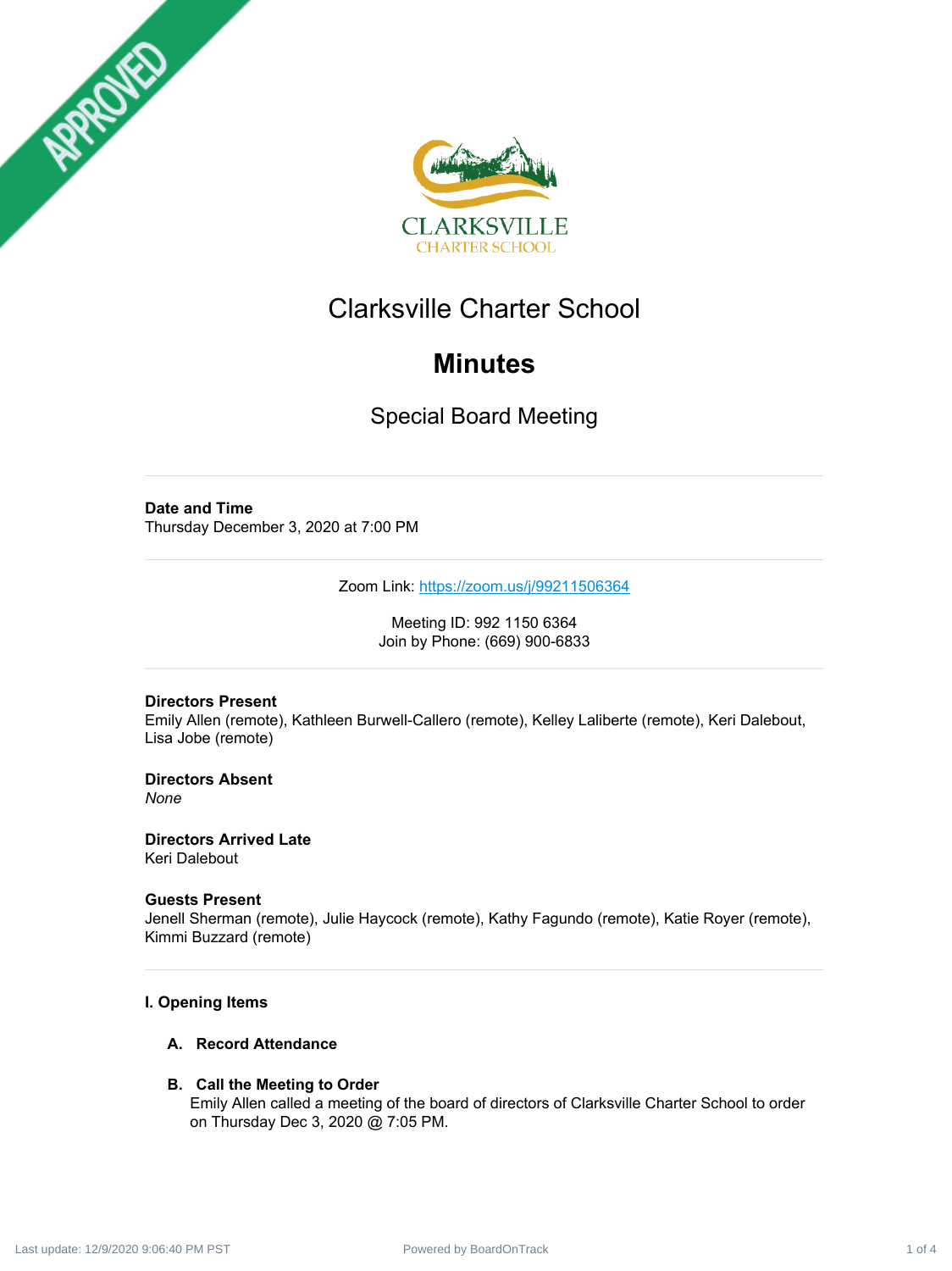#### **C. Approval of the Agenda (p. 1-2)**

Emily Allen made a motion to approve the agenda. Kathleen Burwell-Callero seconded the motion. The board **VOTED** to approve the motion.

**Roll Call** Kelley Laliberte **Aye** Keri Dalebout Absent Emily Allen Aye Kathleen Burwell-Callero Aye Lisa Jobe Aye

### **D. Public Comments**

No public comments were made.

#### **II. Finance**

#### **A. Budget Overview for Parents Public Hearing (p. 3-6)**

Emily Allen made a motion to open the Public Hearing for the Budget Overview for Parents at 7:07 pm. Lisa Jobe seconded the motion.

The board **VOTED** to approve the motion.

**Roll Call** Keri Dalebout Absent Lisa Jobe **Aye** 

Kelley Laliberte **Aye** Kathleen Burwell-Callero Aye Emily Allen Aye Introduction & Overview

1. Explanation of the purpose of the Budget Overview for Parents

Keri Dalebout arrived late. Introduction & Overview (Continued)

#### 2. LCAP vs LCaP

3. Any changes will be made in response to the public hearing input and then put forth to the board for formal approval at the next board meeting.

#### Public Hearing

- 1. Presentation of the Plan
- 2. Call for questions, comments, input from the board and public
- 3. Additional details shared about what the funds are used for
- 4. Emily Allen asked for clarification about fund use for nutrition. Jenell clarified that as a non-classroom based school, meals are not required to be provided, however, there are resources posted on the school website for community food bank resources. Power distributed by Board 2 of 4 Clarksville Charter School - Special Board 2 of 4 Clarksville Charter School - Special Board Meeting - The Charter School - Special Board Meeting - Minutes - The Charter School - Specia

Emily Allen made a motion to close the Public Hearing at 7:21 pm. Lisa Jobe seconded the motion.

The board **VOTED** unanimously to approve the motion.

#### **Roll Call**

| Lisa Jobe               | Ave |
|-------------------------|-----|
| <b>Kelley Laliberte</b> | Ave |
| <b>Emily Allen</b>      | Ave |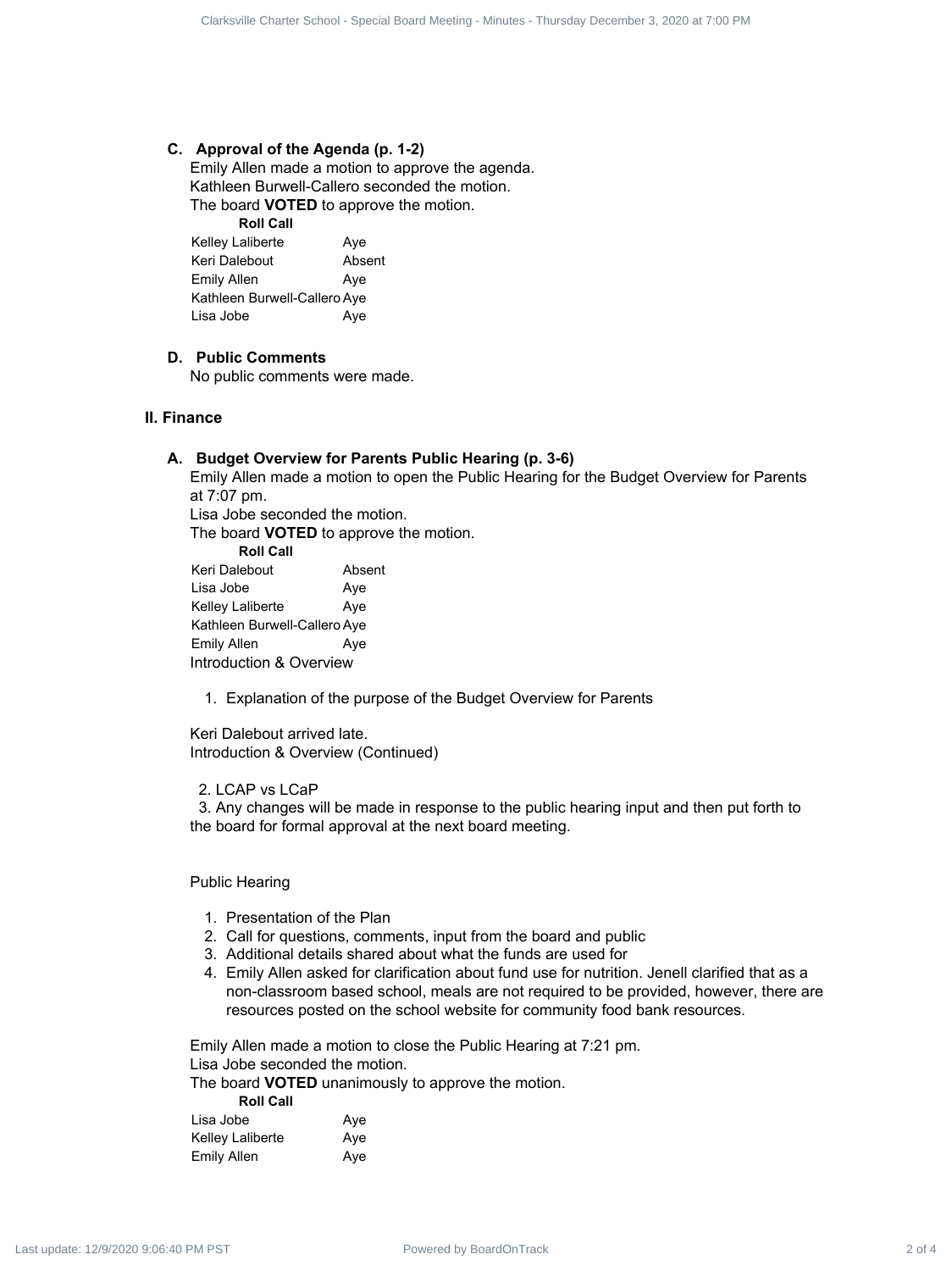Kathleen Burwell-Callero Aye Keri Dalebout **Aye** 

#### **III. Closing Items**

#### **A. Board of Director's Comments & Requests**

- Lisa Jobe asked if Amy Frydenlund would be coming back with an enrichment/vendor update at an upcoming Board meeting. Parents would really like an update due to the recent Funds Drop. Jenell said that she will arrange for a presentation from Amy.
- Lisa Jobe requested an update regarding state funding and specific timely and strategic financial information. Both Charter Impact and Charter School Capital will be presenting at the next Board meeting.

#### **B. Announcement of Next Regular Scheduled Board Meeting**

December 9, 2020 at 7:00 pm

#### **C. Adjourn Meeting**

Emily Allen made a motion to adjourn the meeting. Kathleen Burwell-Callero seconded the motion. The board **VOTED** unanimously to approve the motion. **Roll Call**

| Kathleen Burwell-Callero Aye |     |
|------------------------------|-----|
| Keri Dalebout                | Ave |
| Kelley Laliberte             | Ave |
| Lisa Jobe                    | Ave |
| Emily Allen                  | Ave |

There being no further business to be transacted, and upon motion duly made, seconded and approved, the meeting was adjourned at 7:30 PM.

Respectfully Submitted, Emily Allen

Prepared by: Kimmi Buzzard

Noted by:

 $H$ athleen Burdl Callero 2020 11:40 PST)

Board Secretary

Public Comment Rules: Members of the public may address the Board on agenda or non-agenda items through the teleconference platform, Zoom. Zoom does not require the members of the public to have an account or login. Please either utilize the chat option to communicate to the administrative team of your desire to address the Board or simply communicate orally your desire to address the Board when the Board asks for public comments. Speakers may be called in the order requests are received. Comments are limited to 2 minutes each, with no more than 15 minutes per single topic. If a member of the public utilizes a translator to address the Board, those individuals are allotted 4 minutes each. If the Board utilizes simultaneous translation equipment in a manner that allows the Board to hear the translated public testimony simultaneously, those individuals are allotted 2 minutes each. By law, the Board is allowed to take action only on items on the agenda. 3 of 4 Clarksville Charter School Power School - Special Board School 2 of 4 Clarksville Charter School - Special Board Meeting - Special Board Meeting - The special Board Meeting - The special Board Meeting - Special B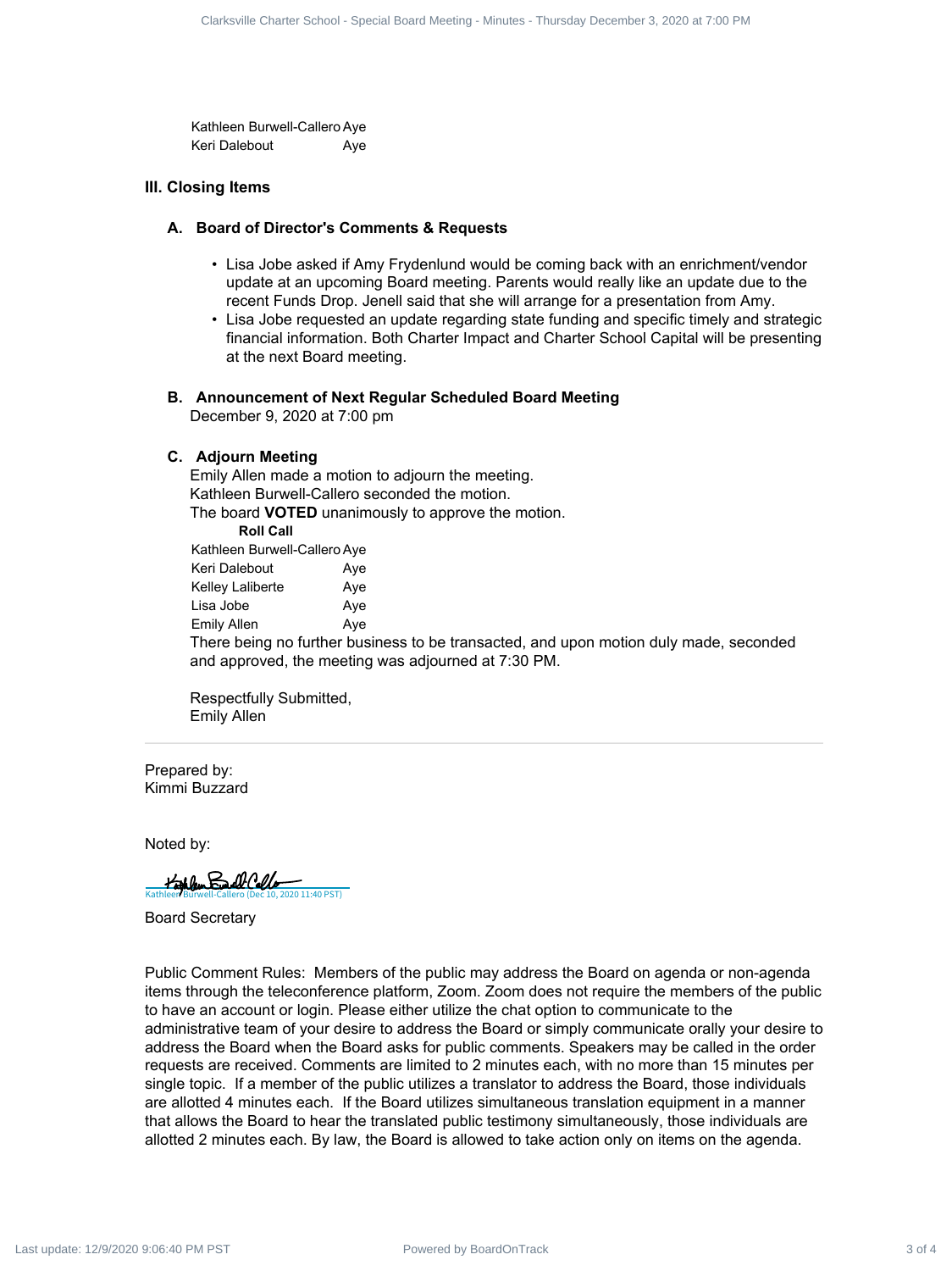The Board may, at its discretion, refer a matter to school staff or calendar the issue for future discussion.

Note: The Governing Board encourages those with disabilities to participate fully in the public meeting process. If you need a disability-related modification or accommodation, including auxiliary aids or services, to participate in the public meeting, please contact the Governing Board Office at 951-290-3013 at least 48 hours before the scheduled board meeting so every reasonable effort can be made to accommodate you. (Government Code § 54954.2; Americans with Disabilities Act of 1990, § 202 (42 U.S.C. § 12132)). Power ed BoardOnTrack 4 of 4 Clarksville Charter School - Special Board Meeting - Special Board Meeting - Special Board Meeting - Minutes - Minutes - Minutes - Minutes - Minutes - Minutes - Minutes - Minutes - Minutes - M